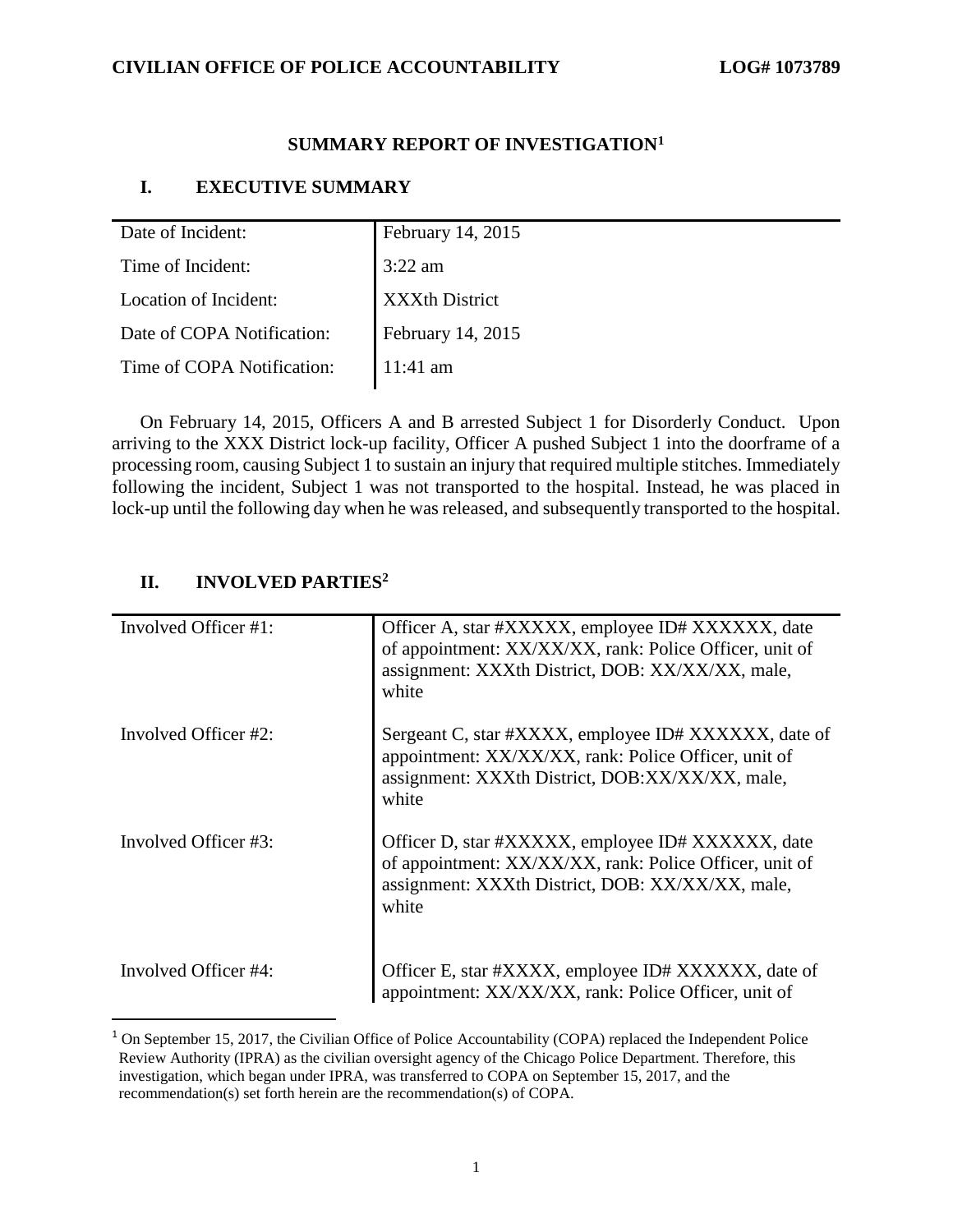assignment: XXXth District, DOB: XX/XX/XX, male, white

Subject #1: Subject 1, date of birth: XX/XX/XX, male, white

## **III. ALLEGATIONS**

| <b>Officer</b> | <b>Allegation</b>                                                                                                                                                                                                                                                                                 | <b>Finding</b>   |
|----------------|---------------------------------------------------------------------------------------------------------------------------------------------------------------------------------------------------------------------------------------------------------------------------------------------------|------------------|
| Officer A      | 1. It is alleged that on February 14, 2015, Officer A<br>violated Rule #8 "Disrespect to or maltreatment of<br>any person while on or off duty", in that he used<br>unnecessary and unreasonable force against<br>Subject 1, when he pushed Subject 1 into the door<br>frame of the holding cell. | <b>SUSTAINED</b> |
|                | 2. It is alleged that on February 14, 2015 Officer A<br>violated Rule #6 "Disobedience of an order or<br>directive, whether written or oral", when he failed<br>to complete a Tactical Response Report (TRR)<br>documenting the use of force.                                                     | <b>SUSTAINED</b> |
|                | 3. It is alleged that on February 14, 2015, Officer A<br>violated Rule #10 "Inattention to duty", when he<br>failed to properly document the facts surrounding<br>his actions and Subject 1's subsequent injuries.                                                                                | <b>SUSTAINED</b> |
|                | 4. It is alleged that on February 14, 2015, Officer A<br>violated Rule #2 "Action/conduct which impedes<br>department policy or brings discredit upon the<br>department", when he failed to ensure that Subject<br>1 obtained proper medical attention.                                           | <b>SUSTAINED</b> |
| Sergeant C     | 1. It is alleged that on February 14, 2015, Sergeant<br>C violated Rule #10 "Inattention to duty" when he<br>failed to ensure that Officer A completed proper<br>Department Reports documenting the force used<br>against Subject 1.                                                              | <b>SUSTAINED</b> |
|                | 2. It is alleged that on February 14, 2015 Sergeant<br>C violated Rule #3 "Any failure to promote the<br>Department's efforts to implement its policy or<br>accomplish its goals", when he failed to ensure that<br>Subject 1 obtained proper medical attention.                                  | <b>SUSTAINED</b> |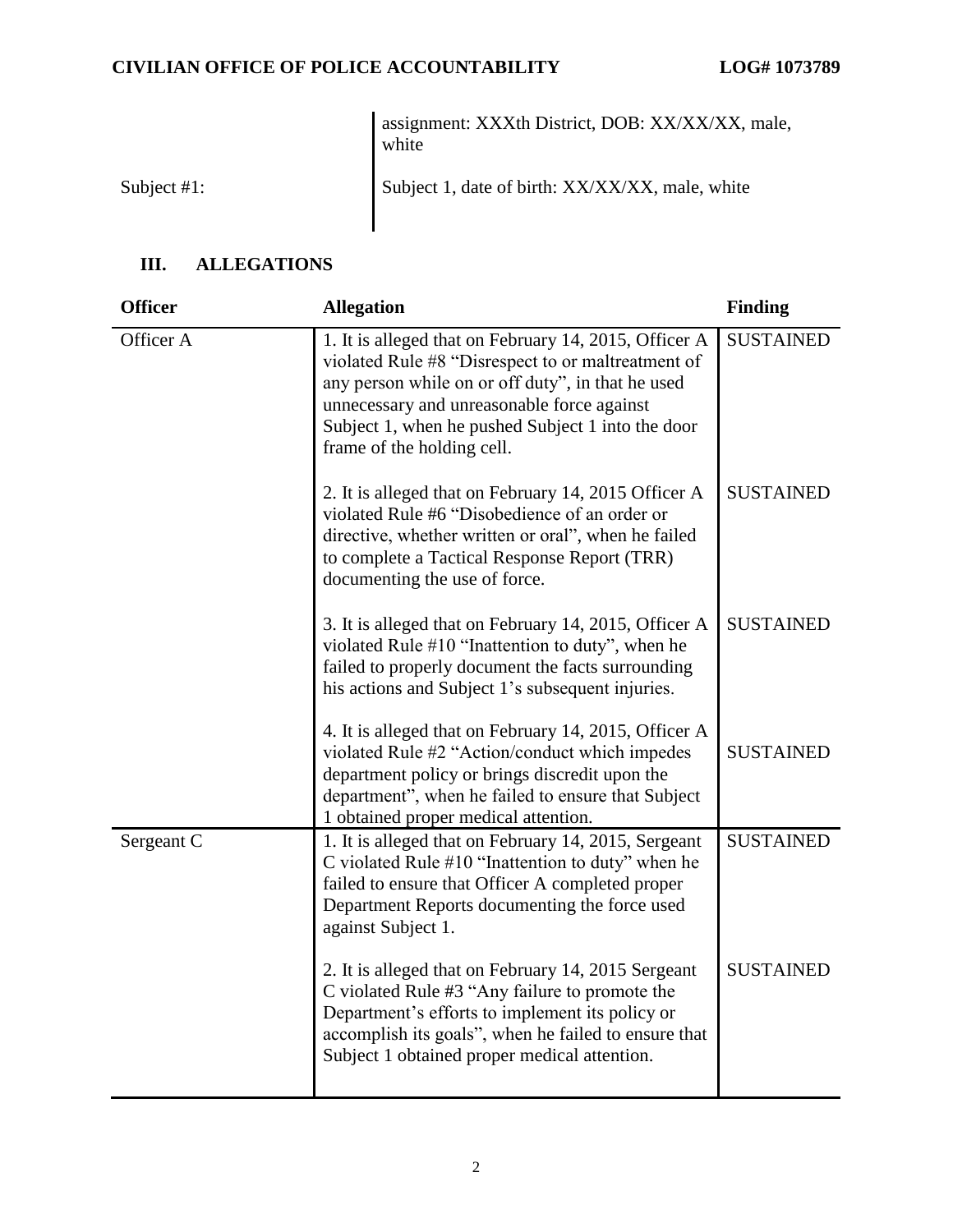|           | 3. It is alleged that Sergeant C impeded an<br>investigation by failing to report for a scheduled<br>statement at the Independent Police Review<br>Authority. | <b>NOT</b><br><b>SUSTAINED</b> |
|-----------|---------------------------------------------------------------------------------------------------------------------------------------------------------------|--------------------------------|
| Officer D | It is alleged that on February 14, 2015, Officer D<br>observed misconduct, specifically excessive force,<br>and failed to report it.                          | <b>NOT</b><br><b>SUSTAINED</b> |
| Officer E | It is alleged that on February 14, 2015, Officer E<br>observed misconduct, specifically excessive force,<br>and failed to report it.                          | <b>NOT</b><br><b>SUSTAINED</b> |

## **IV. APPLICABLE RULES AND LAWS**

#### Rules

1. Rule #2 "Action/conduct which impedes department policy or brings discredit upon the department"

2. Rule #3 "Any failure to promote the Department's efforts to implement its policy or accomplish its goals"

3. Rule #6 "Disobedience of an order or directive, whether written or oral"

4. Rule #8 "Disrespect to or maltreatment of any person while on or off duty"

#### 5. Rule #10 "Inattention to duty"

### General Orders

 $\overline{a}$ 

1. General Order G03-02-05: Identified incidents which require the completion of a Tactical Response Report ("TRR") (CPD-11.377)

## **V. INVESTIGATION<sup>3</sup>**

#### **a. Interviews**

**In a statement to IPRA** on April 10, 2015, **Subject 1** stated that he was intoxicated on the date of incident but recalled certain details. He recalled standing outside of one of the holding cells and was resistant, not wanting to proceed into the cell. Subject 1 stated that someone was pushing him and he subsequently struck his head against the door frame, causing a head injury. According to Subject 1, the officer attempted to push him into the cell when he struck the

<sup>&</sup>lt;sup>3</sup> COPA conducted a thorough and complete investigation. The following is a summary of the material evidence gathered and relied upon in our analysis.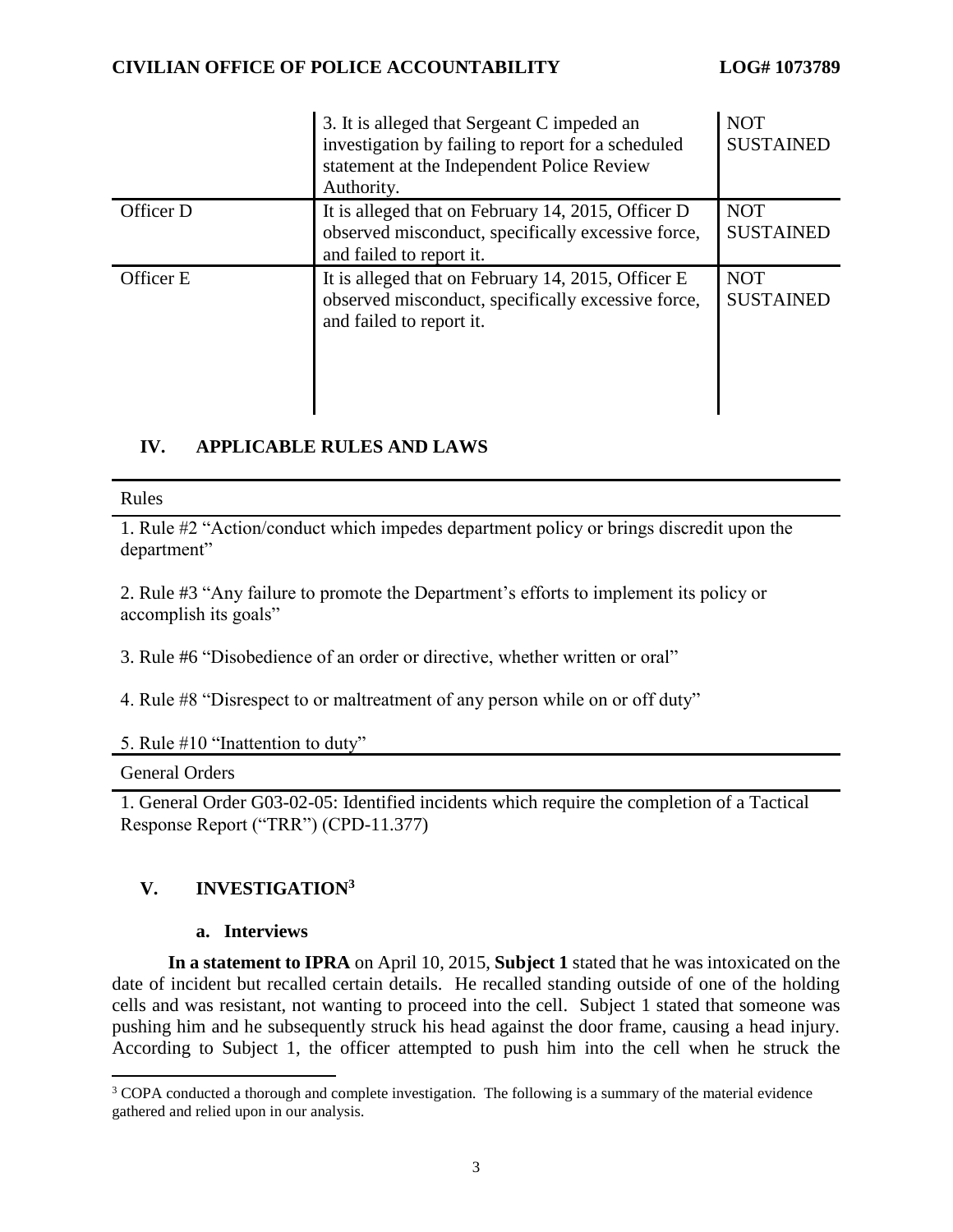doorframe. Subject 1 also recalled stumbling or falling while he was unlacing his shoes. He stated that he could not recall exactly which of the instances caused him to injure his head. He explained that blood was dripping from his head, at which time someone provided him a couple of band aids.

Subject 1 was unable to identify the officer that pushed him because the officer was behind him, but he recalled multiple officers being present in the room when he stumbled while unlacing his shoes. Subject 1 explained that after he was released the following morning, he was taken to Hospital A, where he received a CT scan and three (3) stitches. (Att. 15)

**In a statement to IPRA** on 23 May 2017, after viewing the video obtained from the XXXth District, **Subject 1** stated that he was out drinking with a friend at a bar on Division Street. Towards the end of the night, he became intoxicated and belligerent. He attempted to fight people at the bar. Subject 1 stated that at least two officers arrived at the bar and arrested him. Subject 1 stated that one of the officers pushed him onto the hood of the vehicle and handcuffed him too tightly<sup>4</sup>. When asked to describe the push, Subject 1 stated that it was firm and controlled; and further explained that prior to the push, he "may have tried to, tried to slip the, slip the situation run away."

Subject 1 stated that he was transported to the station. While in route, he informed the officers that he was not given a Miranda warning. Subject 1 explained that he did not recall exiting the vehicle but remembered walking into a "place" and being told that he had to go into a holding cell. Subject 1 stated that he did not want to go into the cell. He was subsequently "shoved" into the doorway of the cell. Subject 1 did not recall specifics but he did remember being pushed from behind and hitting his head on the doorframe. After hitting his head on the doorframe, Subject 1 recalled singing the Star-Spangled Banner because of the irony of being injured by an officer.

Subject 1 added that once he was in the cell, it took him a "minute" to realize that he was bleeding. He recalled stumbling while leaning over to untie his shoes. Subject 1 stated that although he stumbled he did not recall falling. Subject 1 remembered looking down and observing blood dripping from his forehead onto his jeans. He stated that it occurred before he leaned over to tie his shoes because blood also dripped onto the floor. Subject 1 stated that he sat in the room for a while before someone came and "cleaned him up" and gave him a band-aid. Afterwards, Subject 1 was escorted to get fingerprinted and was then put in a different holding cell until an unknown officer drove him to the hospital.

Subject 1 could not recall what officer he had contact with. It was only after watching the video that he recalled more details regarding the incident. Subject 1 added that he went to court for his arrest and the case was dismissed. He explained that neither of the arresting officers showed up to court. (Atts. 81-82)

 **In a statement to IPRA** on May 21, 2015, **Witness Officer B, #XXXXX** stated that he was assigned to the XXXth District on February 14, 2015. Officer B stated that he was assigned to Beat XXXXX, working along the entertainment venue area, which spans from State Street to Dearborn Avenue and Elm Street. Officer B reported that he worked in uniform, with Officer A, #XXXXXX. Officer B described himself as a Hispanic male, 5'8", 200 pounds. Officer B described Officer A as red headed, sometimes wearing a beard.

l

<sup>4</sup> When asked by the IPRA investigator if the handcuffs were loosened, Subject 1 stated, "Not that I can recall, no." Att. 82, page 9, lines 28-30.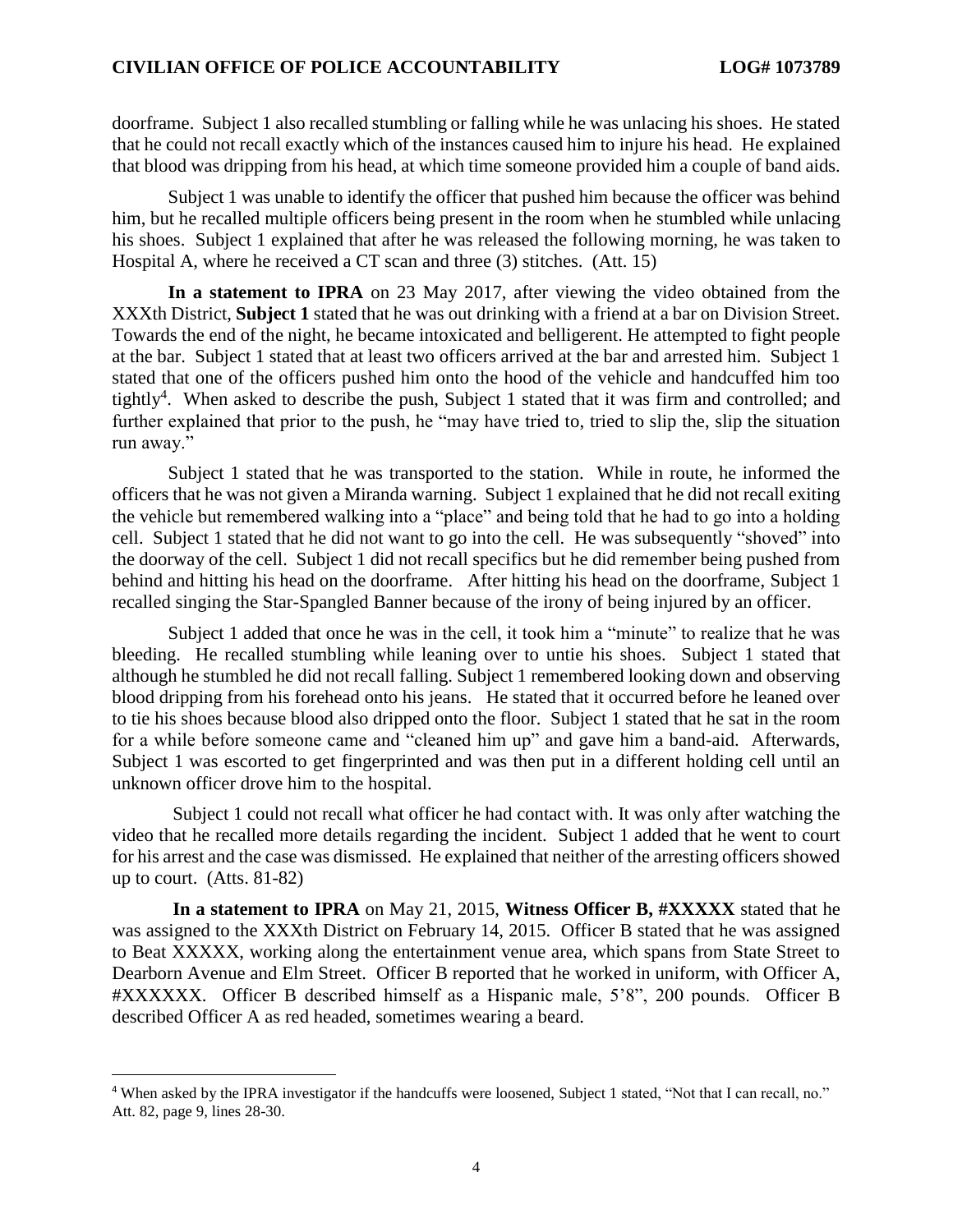Officer B explained that on the date of incident, he and Officer A were "summoned" to a bar at XX W. Division Street, by the manager, now known as Bar Manager 1. Bar Manager 1 informed the officers that Subject 1 was causing a disturbance, yelling, and refused to leave the bar. Officer B described Subject 1 as belligerent, and intoxicated. He was placed under arrest and transported to the XXXth District.

Officer B stated that once they arrived at the district, he drove their vehicle into the "sally port", a secure, controlled entryway to a jail or prison. Officer A escorted Subject 1 out of the vehicle to begin processing him, while Officer B moved the vehicle into the police parking lot.

Officer B stated that once he entered the processing area, he observed Subject 1 sitting on a bench in a holding cell, bent over, unlacing his shoes. Officer B stated that while Subject 1 was taking the laces out of his shoes, he fell over face first and hit his head on the pavement. Officer B explained that he and Officer A helped Subject 1, preventing him from landing in the vomit on the floor.

Officer B stated that Subject 1 vomited a few times. He explained that he got tissue paper to help clean the vomit from Subject 1's face. Officer B stated that he observed what he described as a "scrape" on Subject 1's face, but he could not specify at what point he observed the injury. Officer B explained that after observing the injury, he and Officer A asked Subject 1 if he was okay, to which Subject 1 responded, "No. I'm fine. I'm fine."<sup>5</sup>

During Officer B's statement, the video was played and Officer B described certain aspects of the video. (Atts. 33, 34)

**In a statement to IPRA** on July 1, 2015, **Accused Officer D, #XXXXX** stated that he was assigned to the XXXth District on February 14, 2015. Officer D worked in plain clothes, with his partner, Officer E. Officer D explained that he was in the lock-up area, waiting to transport an arrestee when he observed Officer A and an arrestee, now known to be Subject 1. During the confrontation between he observed Subject 1's refuse to enter the bull pen. Officer D stated that a post between a glass door and the metal cage where Subject 1 was sitting impeded his view of what happened next.

At some point, Officer D heard the discussion between Officer A and Subject 1 escalate, at which time he stood up because he realized that Officer A was by himself. By the time Officer D stood up, Subject 1 was in the bull pen and Officer A was searching Subject 1. Officer D stated that he did not see any injuries to Subject 1 and did not hear him ask for medical attention. Furthermore, Officer D stated that he did not see vomit or blood in the bull pen, or observe Officer B bring paper towels into the bull pen. Officer D stated that he did not observe any misconduct. (Atts. 39, 40)

**In a statement to IPRA** on July 1, 2015, **Accused Officer E, #XXXX** stated that he was assigned to the XXXth District on February 14, 2015, working with his partner, Officer D. Officer E stated that he was in the in the lock-up area, sitting at a computer and waiting for a person he arrested to be transported. Officer E explained that he observed Officer A escort Subject 1 into a room where their conversation began to get "heated."<sup>6</sup> Officer E stated that Officer A repeated to Subject 1: "get in the bull pen"<sup>7</sup> and Subject 1 continually asked Officer A he was being arrested.

 $\overline{\phantom{a}}$ 

<sup>5</sup> Statement of Officer B. Att. 34, Page 18, Lines 22-24.

<sup>6</sup> Statement of Officer E. Att. 46. Page 6, lines 21-24.

<sup>7</sup> *i.e*., Page 7, lines 3-4.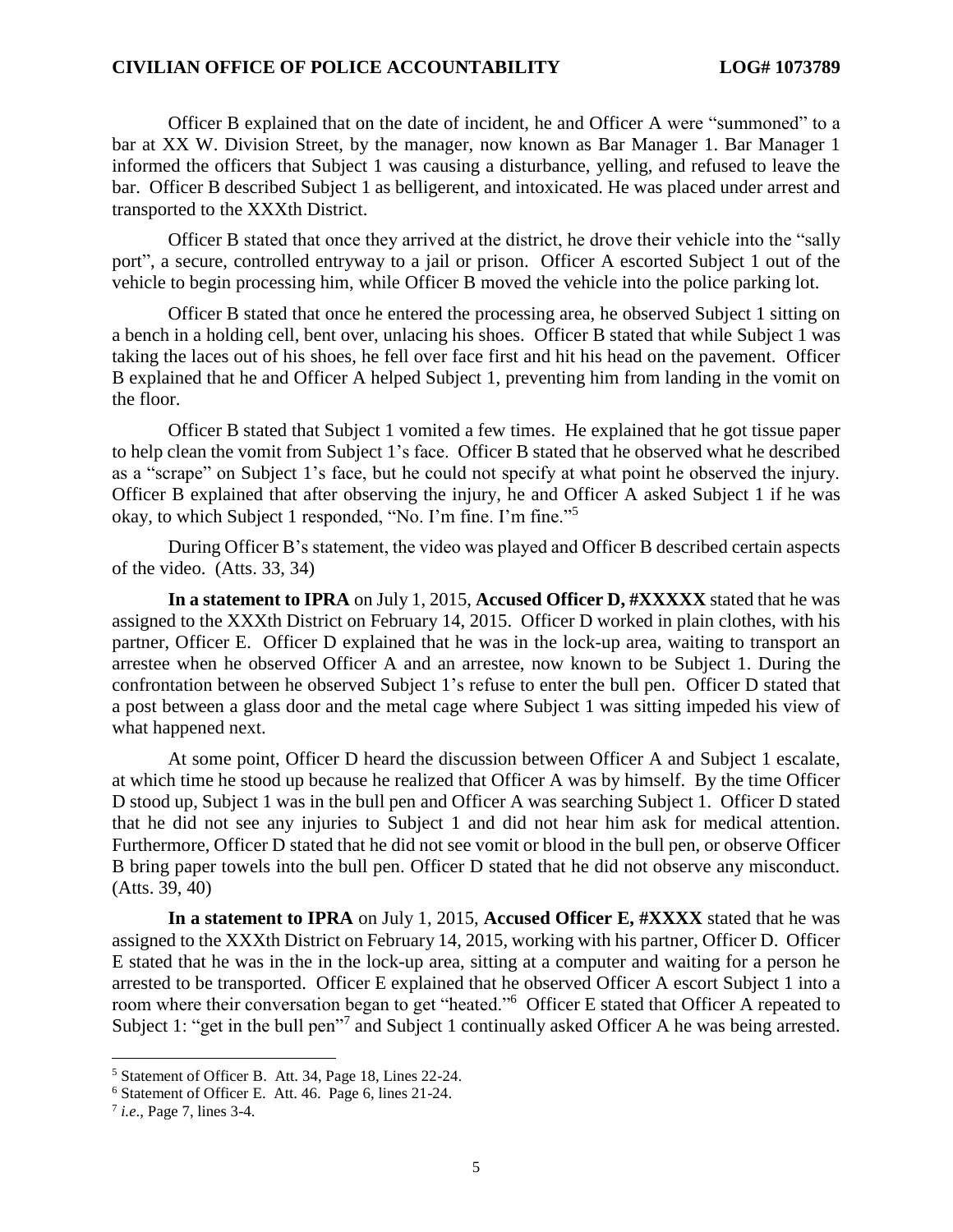Officer E stated that Officer A and Subject 1 "both started yelling and getting loud."<sup>8</sup> Officer E and Officer D stood up to check on Officer A. However, at that point Officer A and Subject 1 were inside the bull pen and Officer A was searching Subject 1. Officer E described Subject 1 as intoxicated and angry.

Officer E stated that he did not observe injures to Subject 1, and did not see or smell vomit in the room. However, he did recall the smell of alcohol. Additionally, Officer E denied seeing Subject 1 fall over while untying his shoe laces or seeing Subject 1 strike his forehead, causing injury. Likewise, Officer E stated that he did not observe Officer A slam Subject 1 into the door frame of the bull pen. Officer E explained that from where he was sitting, a mesh screen and beam obstructed his view. He explained that he did not have a "straight shot" into the bull pen. In addition, Officer E stated that he was not aware that Subject 1 sustained any injuries and he did not know who transported Subject 1 to the hospital. (Atts. 45, 46)

**In a statement to IPRA** on October 06, 2015, **Witness Detention Aide A** stated that he was assigned to the XXXth District on February 14, 2015. Detention Aide A stated that he worked with Detention Aide B and Officer F. Detention Aide A stated that on the date of incident, he worked as the lock-up keeper. He explained that the duties of a lock-up keeper are to type a subject's information into the system. Detention Aide A stated that the information can be obtained from either of the detention aides or the officer assigned as the lock-up keeper.

Detention Aide A reported that he did not recall having much, if any interaction with Subject 1, on the date of incident. After reviewing the photographs and the video of the lock-up area, Detention Aide A stated that he did not recall seeing any injuries on Subject 1, nor did Subject 1 complain of any injuries Detention Aide A explained that Subject 1 did not give lock-up personnel any problems. While viewing the video, Detention Aide A stated that Subject 1 appeared to be cooperative. In addition, when asked if Subject 1 appeared intoxicated, Detention Aide A stated that he did not appear intoxicated and explained that if arrestees are overly intoxicated, they will not allow them to enter the lock-up. (Att. 55)

**In a statement to IPRA** on October 9, 2015, **Detention Aide B** stated that he was assigned to the XXXth District on February 14, 2015. Detention Aide A stated that he worked with Detention Aide A and Officer F. Detention Aide B stated that on the date of incident, he worked as the lock-up keeper.

Detention Aide B stated that he did not recall Subject 1, but based on the arrest report, his name was listed. After viewing the photographs and video presented to him, Detention Aide B still had no recollection of his contact with Subject 1. While watching the video of Subject 1 being processed, Detention Aide B stated that it appeared Subject 1 was calm and compliant. (Att. 57)

**In a statement to IPRA** on December 3, 2015, **Witness Officer F, #XXXXX** stated he was assigned to the XXXth District on February 14, 2017. Officer F stated that he did not recall having any interaction with Subject 1. After viewing the photographs and the video of the lockup area, Officer F stated that he did not recall Subject 1, but learned from the video that he fingerprinted and photographed Subject 1. (Att. 59)

**In a statement to IPRA** on December 1, 2015, Accused **Officer A**, **#XXXXXX** stated that on February 14, 2015, he worked foot patrol in the entertainment area of the XXth District. Officer A stated that one of the bar managers at "Bar A" asked him and Officer B for

 $\overline{\phantom{a}}$ 

<sup>8</sup> *i.e*., Page 7, lines 6-10.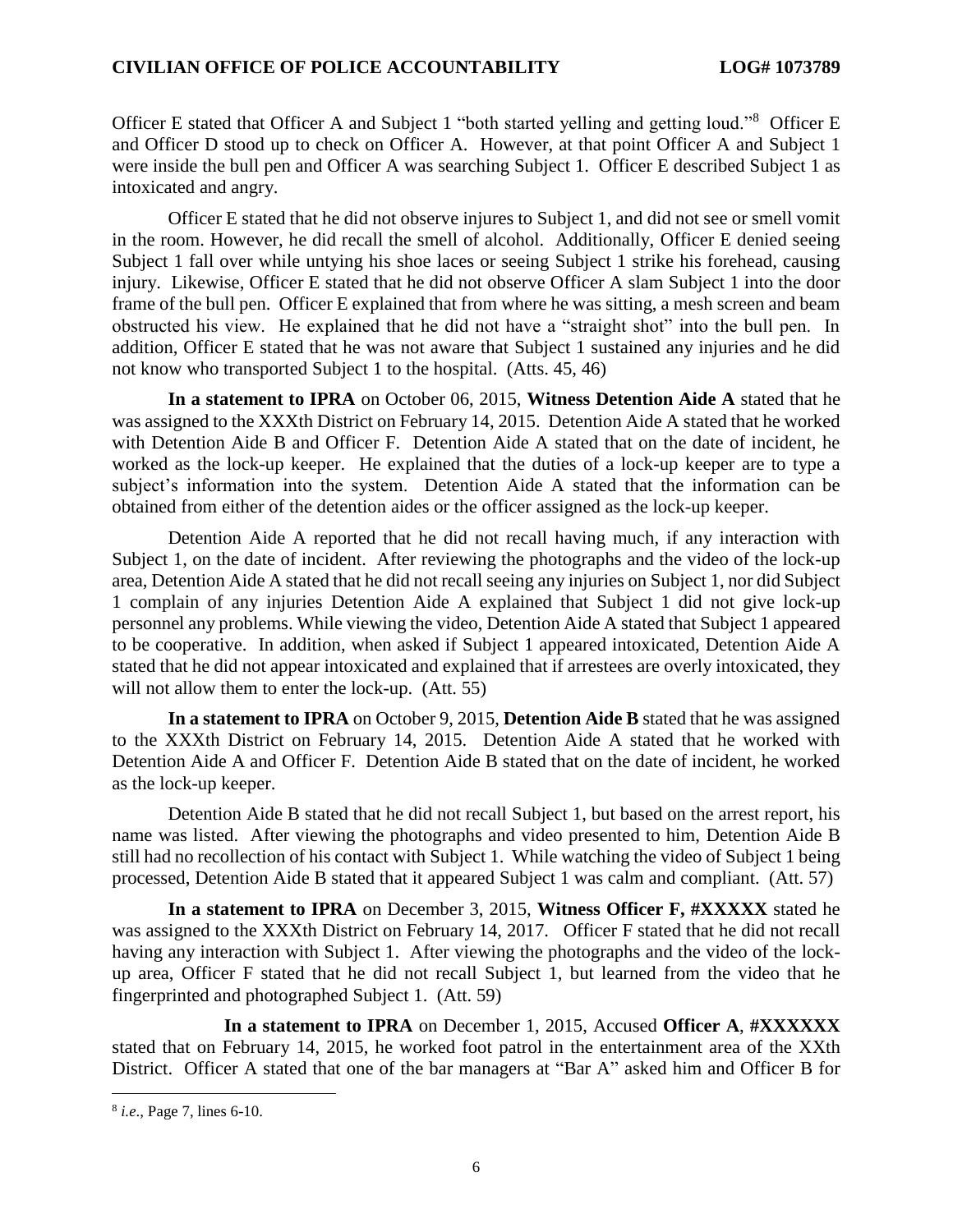assistance with Subject 1. Officer A stated that when he saw Subject 1, he was in a heated discussion with the manager. Officer A explained that Subject 1 was asked to leave the bar because of his behavior. Subject 1 attempted to get back into the bar; trying to push his way past the doorman and waving his hands and shouting. Officer A stated that Subject 1 was "very, very, very intoxicated and was shouting obscenities in the face of the bar's manager."

Officer A stated that he and Officer B tried to talk Subject 1 into leaving the area but that Subject 1 continued to argue with the bar manager. At that point, the bar manager indicated that he wanted to sign complaints to have Subject 1 arrested. Officer A described Subject 1's demeanor as very erratic. Officer A stated that Subject 1's behavior shifted from being angry to being emotional. Officer A stated that it was difficult to walk Subject 1 to walk to the car, as he continuously stopped and asked what he did wrong.

Officer A stated that he and his partner transported Subject 1 to the XXth District for processing. Once inside of the district, Officer A attempted to place Subject 1 in a bullpen cell, but Subject 1 refused to enter, stating words to the effect of, "I am not going in there. What did I do? I am not a bad guy." Officer A stated that after some back and forth, Subject 1 stiffened up, at which point, Officer A pushed him towards the door. Officer A explained that Subject 1 fell towards the right side of the door. He believed that Subject 1's knees hit the ground and his body and head struck the door frame. Officer A stated that he subsequently picked up Subject 1 and walked him into the room to continue processing him. Officer A explained that as he conducted a custodial search of Subject 1, he fell forward, while untying his laces, injuring his head. Officer A stated that he did not recall if Subject 1 was cuffed when he fell.

Officer A stated that as he was cleaning Subject 1's injury, which he described as an abrasion on his head, Subject 1 asked to use the bathroom, at which time he vomited on himself. Officer A stated that he asked Subject 1 if he wanted medical attention, which Subject 1 declined. Officer A explained that he had some basic training in cuts and could contain the bleeding.

Officer A told Officer B that Subject 1 fell when he untied his shoe laces. Officer A was unsure if Officer B was behind him when Subject 1 fell forward. Officer A explained that after he cleaned up the blood and vomit, and treated his wound, he walked Subject 1 to the lock-up area where lock-up personnel took custody of Subject 1. Officer A stated that lock-up personnel looked at Subject 1, and asked if he was injured. Officer A explained to lock-up personnel that Subject 1 bumped his head. Subject 1 was placed into the lock-up. Officer A stated that lock-up personnel will often refuse to accept an arrestee if they are injured.

Officer A stated that he contacted Sergeant C to inform him of Subject 1's injury. Officer A stated that Sergeant C came to the lock-up, and was shown Subject 1's injury. Sergeant C did not advise Officer A to transport Subject 1 to the hospital.

Officer A stated that he should have documented the push, but at the time was he was trying to make it easier for Subject 1. Officer A stated that he is approximately 6'1" and approximately 220 pounds. He stated that Subject 1 is approximately 6'00", 175 pounds. Officer A stated that he used his discretion when he decided to push Subject 1 into the bullpen, instead of walking him into the room. He explained that he became frustrated because he felt that he was dealing with a "six-year-old."

During the statement, Investigator A played video from the lock-up area, which captured Officer A pushing Subject 1 into the doorframe. Officer A viewed and explained the video. At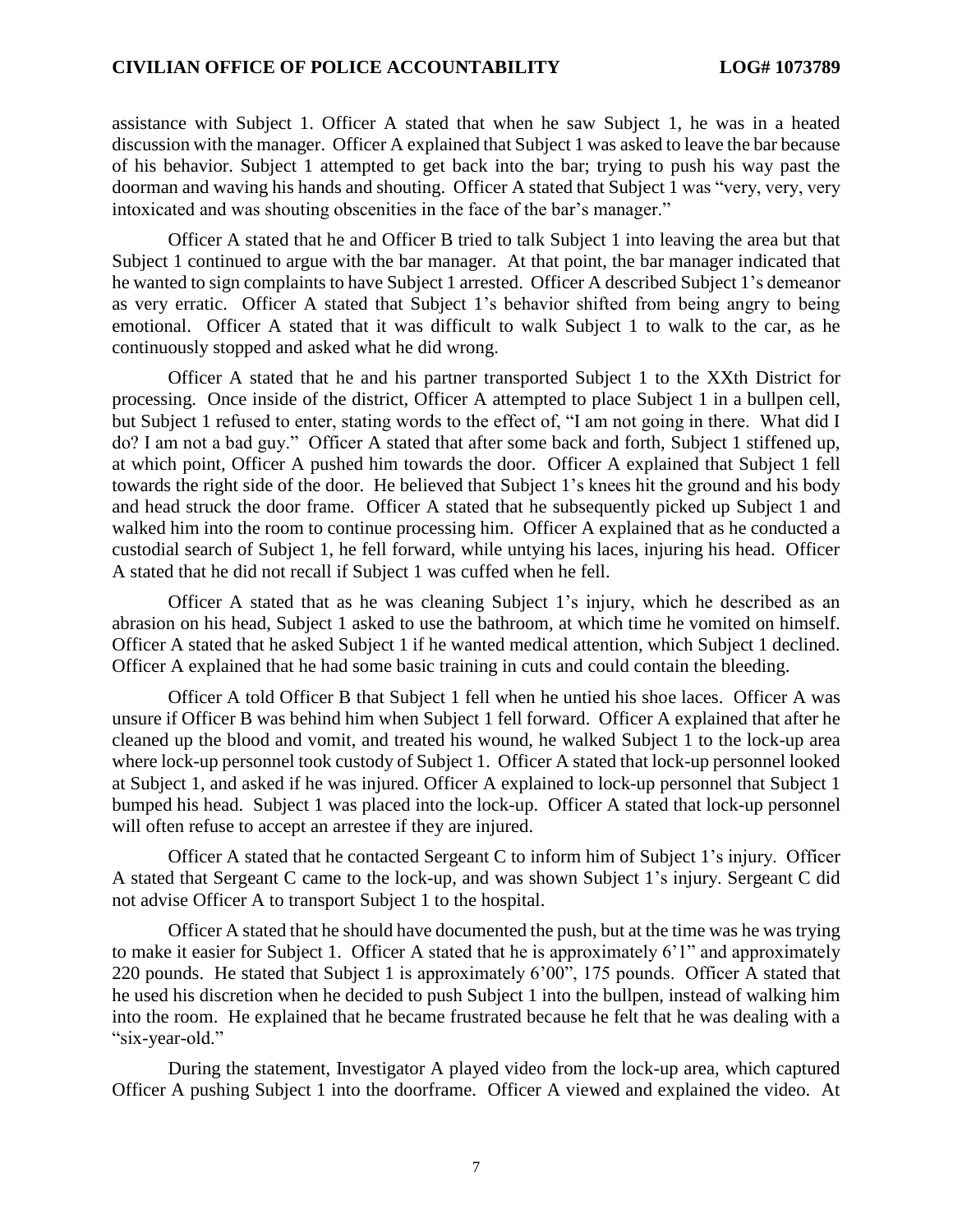one point in the video, it appears that Officer A exits the bullpen, points towards the door frame and says something to Officer B. Officer A stated that he did not recall what exactly he said to Officer B. Eventually, Officer B is observed bringing what appeared to be paper towels into the bullpen.

In response to the allegations, Officer A denied using excessive force, and stated that he did not provide Subject 1 with additional medical attention while in his custody. (Atts. 64-66)

**In a statement to IPRA** on December 17, 2015, Accused **Sergeant C**, stated that on February 14, 2015, he was working as the supervisor for the entertainment venue team in the XXth District. Sergeant C explained that he entered the processing area, to conduct his check off for the night. Sergeant C stated that he was not sure if Officer A called him, but based on the time of the arrest, it was feasible that he would have returned to the district at approximately the same time as Officer A.

Sergeant C stated that he stopped in the lock-up area and asked the officers if they were going to work overtime because of their arrest. According to Sergeant C, Officer A informed him that Subject 1 was highly intoxicated, and fell forward while removing his shoelaces, striking the ground inside of the lockup area. Sergeant C stated that he asked Subject 1 if he needed medical attention, to which he replied, "No." Sergeant C stated that he informed the officers that if the lockup keepers accepted Subject 1, they were okay. Sergeant C explained that if the lockup keepers refused to accept him based on his injury and intoxication, Subject 1 would be transported to the hospital. Sergeant C stated that he went upstairs and the officers informed him that Subject 1 was accepted into lockup.

Sergeant C stated that when he first walked into the lockup, he observed Subject 1 sitting inside of a processing room, on a bench. Sergeant C described Subject 1 as highly intoxicated, and disheveled. He smelled of alcohol and vomit, his eyes were bloodshot, and he was slurring his words and could not speak coherently. Sergeant C stated that he did not see any injuries to Subject 1 that would merit him being transported to the hospital, and denied seeing any blood.

Sergeant C stated that Officer A did not inform him that Subject 1 struck his head on the door frame. In addition, Sergeant C denied bringing Officer A paper towels or anything of that nature. While watching the video, the Investigator explained to Sergeant C what was being depicted in the video. Sergeant C disagreed with the investigator's depiction of events. Sergeant C stated that in the video, he did not see Officer A pushing Subject 1 into the doorframe and his forehead striking the door. He did not observe Officer A pointing towards the doorframe as he spoke with Officer B, and did not admit to bringing Officer A paper towels/toilet paper despite these events occurring in the video. Sergeant C stated that he may have brought Officer A paper towels to dry his hands. In addition, after reviewing the video, Sergeant C explained that the video did not assist him in his recollection of the incident.

Upon being tendered the ET photographs of Subject 1, Sergeant C described what he saw in the pictures. He stated that Subject 1 had an abrasion on the upper right side, above his eye. Sergeant C denied having any involvement in the report(s) that Officers A and B authored. Sergeant C explained that although he personally asked Subject 1 if he needed medical attention, he did not document it in writing. Sergeant C stated that the answers on the Questionnaire portion of the arrest report are recorded by the lockup keepers. Sergeant C further explained that according to the arrest report, it was Sergeant B who approved the report which meant that Officer A or Officer B spoke with Sergeant B about the details of the incident to get the report approved.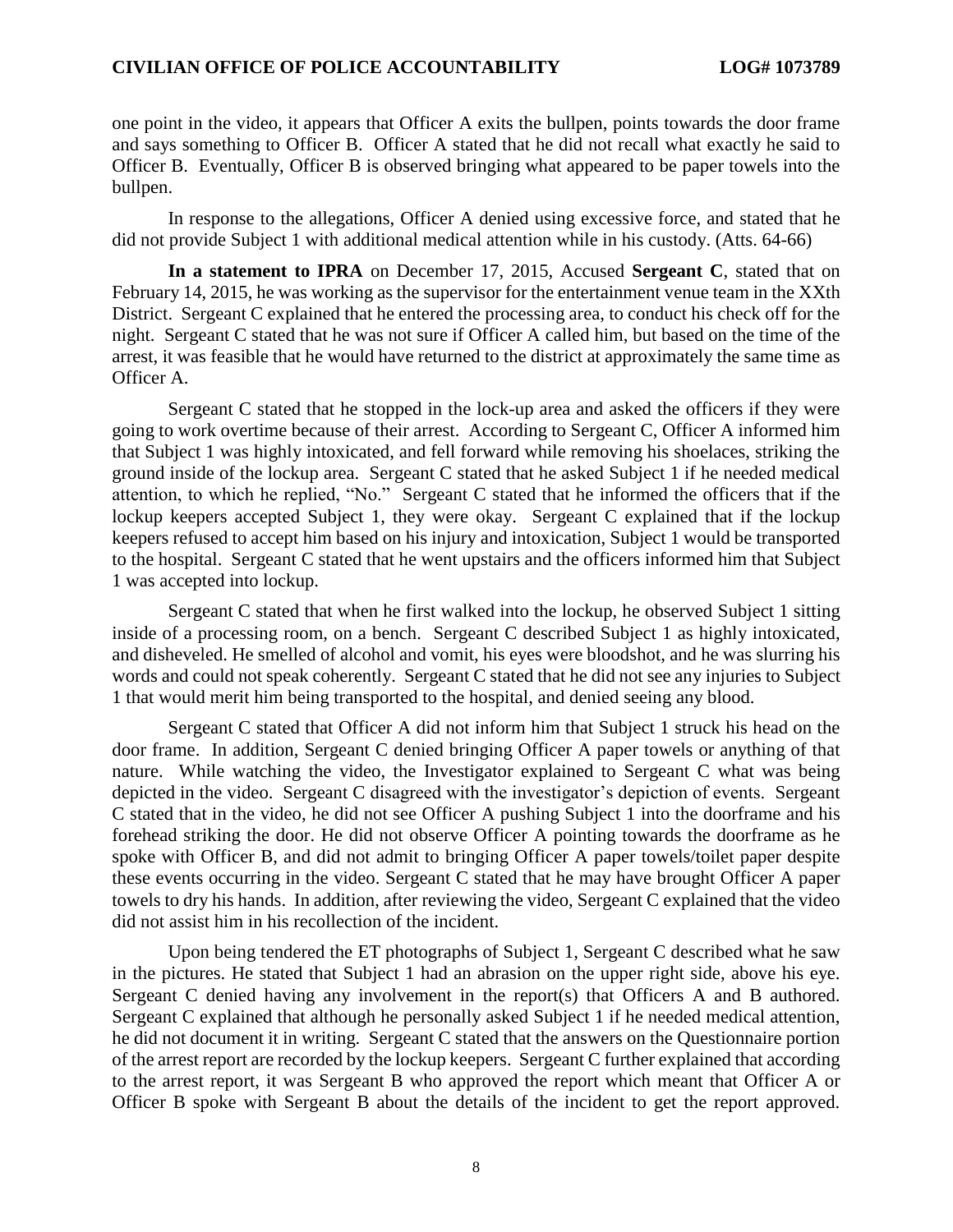Furthermore, Sergeant C stated that there was a supplemental report<sup>9</sup> that documented Subject 1 showing up on Division Street following the night of the incident, to offer Officer A and apology for his behavior while he was under arrest.

Regarding the allegation brought against Sergeant C for impeding in the investigation by failing to report for a scheduled statement, Sergeant C stated that he called the night before his statement, at approximately 2200 hours, and left a detailed message for Investigator A, informing the investigator that he would not be able to make a 0600 hours statement due to childcare issues. Sergeant C stated that Investigator A called his personal phone and informed him that there was no flexibility and that his schedule was not the investigator's problem. Sergeant C explained that he informed Investigator A that according to Article 6 of the Sergeant's Bill of Rights, Section 6.1A, the interrogation of a sergeant other than in the initial stage of the investigation shall be scheduled at a reasonable time, preferably while the sergeant is on duty or if feasible during daylight hours. Sergeant C added that Deputy Chief A was involved and informed him that Investigator A took the necessary steps in scheduling him based upon her direction. (Atts. 79, 80)

#### **b. Digital Evidence**

**Video evidence** from the **XXXth District** captured the incident. The video captured Officer A pushing Subject 1 into the doorframe. At one point in the video, it appears that Officer A exits the bullpen, points towards the door frame and says something to Officer B. Eventually, Officer B is observed bringing what appeared to be paper towels into the bullpen.

**Photographs** taken of Subject 1 on February 14, 2015 by an **Evidence Technician** depict a laceration, bruising and swelling over Subject 1's right eye. Also depicted is Subject 1's left wrist and what appears to be minor scratches and bruising. (Att. 30)

#### **c. Physical Evidence**

According to **medical records** from **Hospital B**, Subject 1 was transported to the Emergency Room by CPD. Subject 1 stated that he was in custody because he was publicly intoxicated and charged with disorderly conduct. Subject 1 reported that "Police smashed my head against the door." He stated that he remained in lockup until the following morning when an officer released him, placed him in a squad car and drove him to the hospital. Subject 1 complained of a headache and wrist pain. Subject 1 obtained three (3) sutures because of the injury. (Att. 26)

#### **d. Documentary Evidence**

 $\overline{\phantom{a}}$ 

In his **Initiation Report,** Sergeant A, #XXXX reported that on February 14, 2015, at approximately 0949 hours, he was assigned to meet Officer C at Hospital B, located at XXXX N. Lake Shore Drive where the victim, Subject 1 was treated. After speaking with Officer  $C^{10}$ , Sergeant A entered Subject 1's hospital room and observed a laceration and bruising to Subject

<sup>&</sup>lt;sup>9</sup> A search of CLEAR and CHRIS did not reveal the report Sergeant C referenced.

<sup>&</sup>lt;sup>10</sup> Officer C informed Sergeant A that she was assigned to a sexual report but after speaking to Subject 1, he claimed to have been injured by an XXXth District officer after being arrested.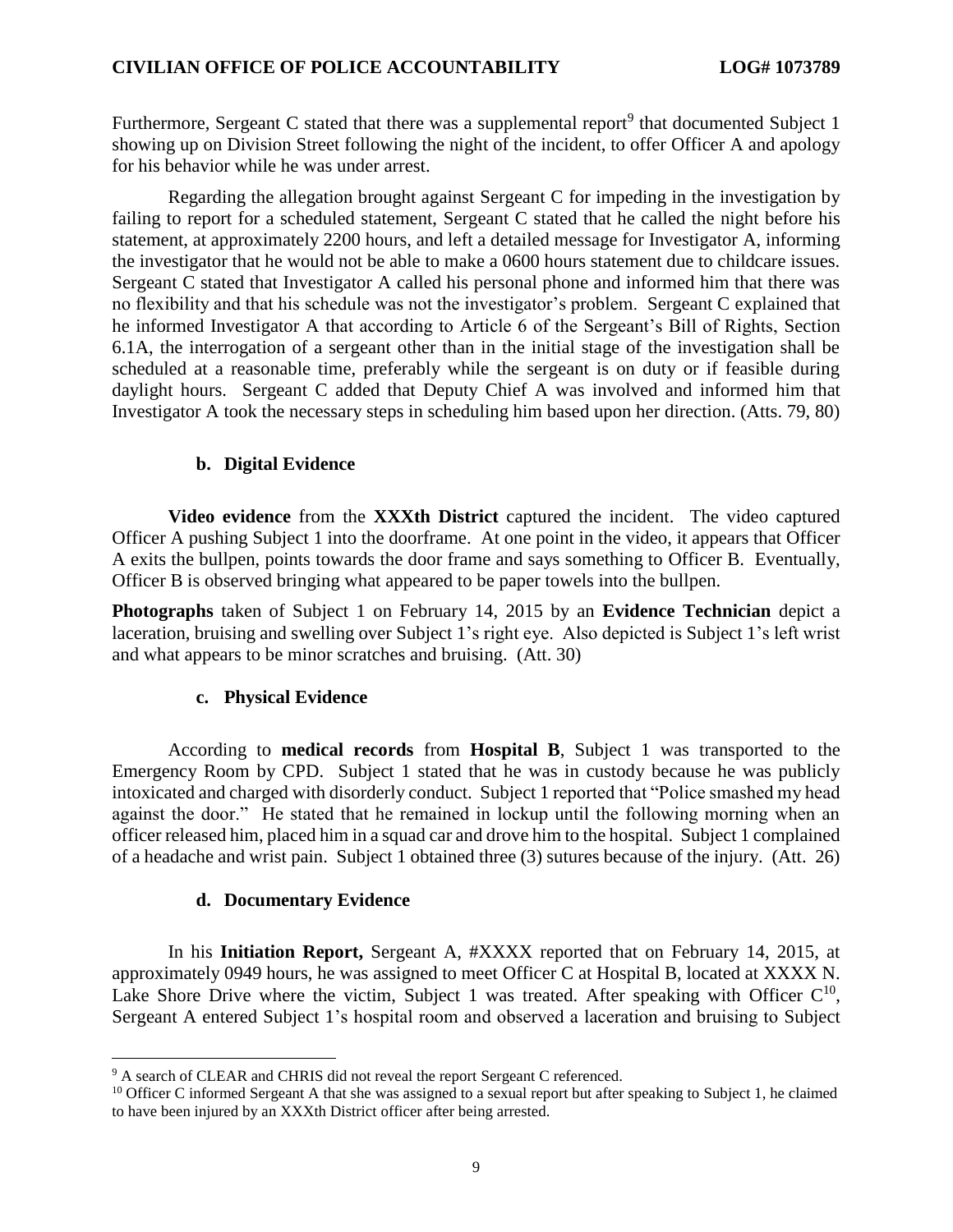1's forehead over his right eye. Subject 1 informed Sergeant A that he was out drinking and did not remember much. According to Sergeant A, Subject 1 could not recall where he was drinking or where he was arrested. Subject 1 had a bond slip from the XXXth District for disorderly conduct. Subject 1 informed Sergeant A that while he was at the police station, an unknown officer grabbed the back of his head and slammed him into the door frame or door jamb.

According to Sergeant A, Subject 1 was unable to provide a description of the officer. Subject 1 stated that an officer with a beard and long hair gave him a bandage for his head. He also stated that after having his head "banged" against the door frame, he was put in a cell with a sink and a toilet.  $(Att. #4)$ 

According to the **Arrest Report**, authored by Officer B, #XXXXX, Subject 1 was arrested on February 14, 2015, at 0322 hours, at XX W. Division Street, for Disorderly Conduct. It was documented that Subject 1 caused a disturbance at the listed location by blocking the exit of an establishment after being denied entry. The complainant asked Subject 1 to vacate the doorway, at which time Subject 1 began yelling profanities, and continued to block the walkway and doorway.

Subject 1 was arrested and transported to the XXXth District for processing. The Arrest Report indicates that while Subject 1 was in processing, he fell forward while unlacing his shoes, struck his forehead and suffered a minor laceration. The report indicated that Subject 1 refused medical attention. (Att. 5)

#### **VI. ANALYSIS**

### **a. Allegation #1: Officer A violated Rule #8 "Disrespect to or maltreatment of any person while on or off duty".**

Based on a preponderance of evidence, it appears that on February 14, 2015 Officer A used unnecessary and unreasonable force against Subject 1, when he pushed Subject 1 into the door frame of the holding cell while on-duty at the XXth District lockup. The video provided as part of this investigation depicts Officer A pushing Subject 1 into the doorframe of the holding cell. Likewise, Officer A admitted to pushing Subject 1 towards the door. Officer A explained that Subject 1 fell towards the right side of the door, and that he believed that Subject 1's knees hit the ground and his body and head struck the door frame. Officer A stated that he subsequently picked up Subject 1 and walked him into the room to continue processing him. Therefore, we recommend that this allegation be sustained in violation of Rule #8.

#### **b. It is alleged that on February 14, 2015 Officer A violated Rule #6 "Disobedience of an order or directive, whether written or oral"**

In addition, and through his own admission, Officer A failed to complete a Tactical Response Report (TRR) documenting the use of force used against Subject 1. Officer A explained that in retrospect, given his use of force against Subject 1, he should have documented the force used in a TRR. Based on the overall circumstances surrounding this allegation, COPA recommends that this allegation be sustained in violation of Rule#6.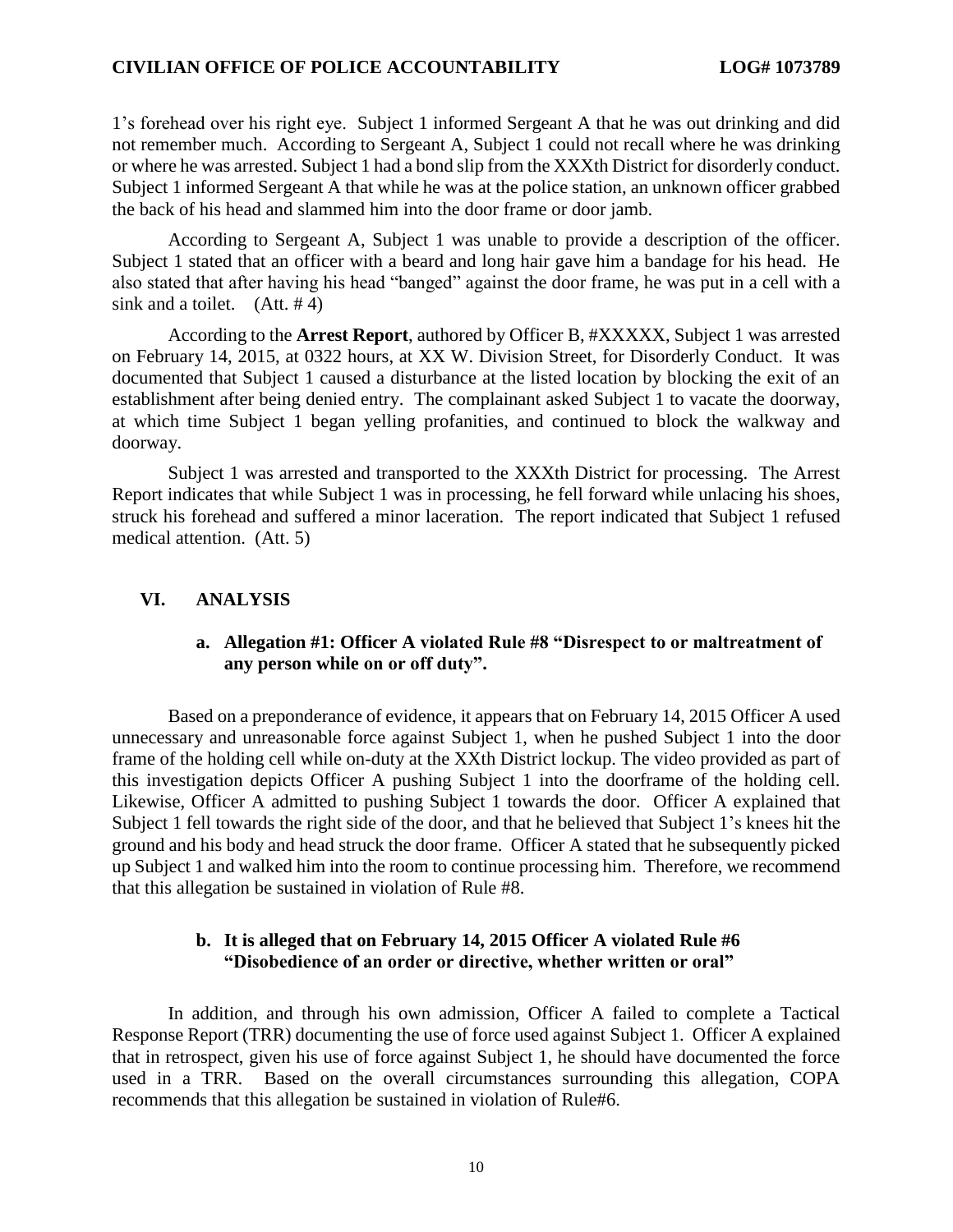## **c. It is alleged that on February 14, 2015, Officer A violated Rule #10 "Inattention to duty"**

Given Officer A's actions, it was imperative that he document the force used against Subject 1. The seriousness of the injury sustained by Subject 1 made reporting the incident all the more urgent. Officer A was inattentive to while on duty when he failed to complete the requisite TRR. Considering the compelling video evidence, and with Officer A's admission of failing to generate a TRR, COPA recommends that allegation #3 be sustained in violation of Rule #10.

## **d. It is alleged that on February 14, 2015, Officer A violated Rule #2 "Action/conduct which impedes department policy or brings discredit upon the department".**

Officer A stated that he provided Subject 1 with medical attention by treating his wound. He believed that his previous experience in boxing provided him the appropriate training necessary to treat Subject 1. However, Officer A's reasoning is not sound. He is not trained to assess Subject 1's injury and it was not appropriate for him to decipher if Subject 1 needed further medical attention. Subject 1 and other witnesses, including Officer A stated that Subject 1 was bleeding heavily enough to soak multiple paper towels. Given the seriousness of the injury, Subject 1 should have been transported to the hospital immediately for further examination and treatment. For the above reasons, COPA recommends this allegation be sustained in violation of Rule #2.

## **e. It is alleged that on February 14, 2015 Sergeant C violated Rule #3 "Any failure to promote the Department's efforts to implement its policy or accomplish its goals"**,

Sergeant C reported that he was the supervisor of a team working the entertainment area of which Officer A and Officer B were members. Sergeant C could not recall if Officer A informed him that Subject 1 struck his head while unlacing his shoes or if he learned about the incident when he entered the lock-up to check off for the night. During his statement, Sergeant C described Subject 1 as being intoxicated, disheveled, and smelling of alcohol and vomit. Subject 1's appearance should have prompted Sergeant C to seek professional treatment for Subject 1. Instead, Sergeant C asked Officer A to see if lock-up personnel would accept Subject 1, deflecting his responsibility. Sergeant C divorced himself from the responsibility of advising his subordinates to take appropriate action. For the above reasons, COPA recommends this allegation be sustained in violation of Rule #3.

## **f. It is alleged that on February 14, 2015, Sergeant C violated Rule #10 "Inattention to duty"**.

Although Sergeant C stated that he was not aware that Subject 1 sustained any serious injury, the video depicts Sergeant C bringing Officer A what appeared to be toilet paper or paper towels. A fact that Sergeant C denied. Sergeant C did not properly advise Officer A to complete a TRR, despite his apparent knowledge of Officer A using force. Based on the evidence obtained, COPA finds that this allegation must be sustained in violation of Rule #10.

### **g. It is alleged that Sergeant C impeded an investigation by failing to report for a scheduled statement at the Independent Police Review Authority.**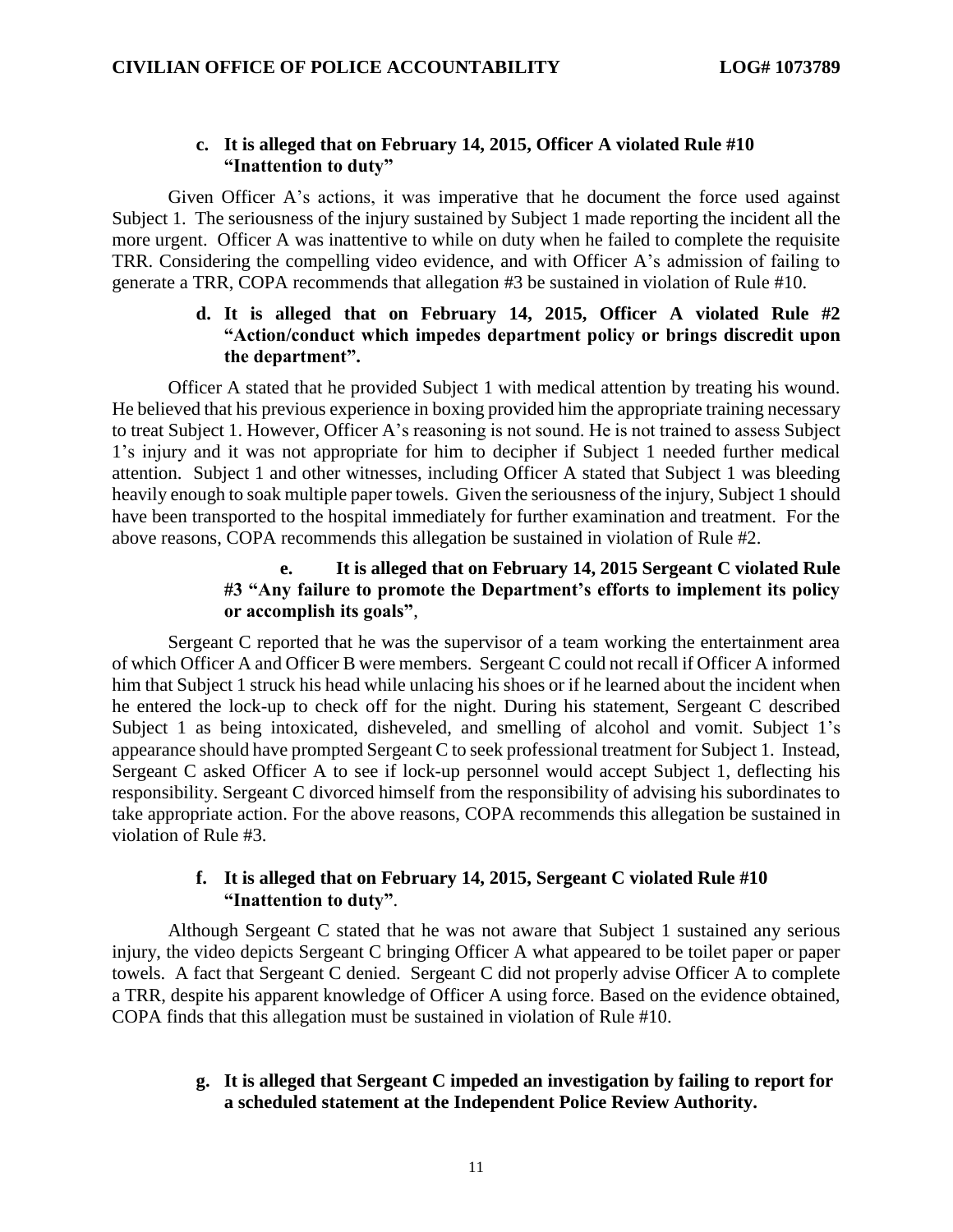As for the allegation that Sergeant C impeded an investigation by failing to report for a scheduled statement at the Independent Police Review Authority, the voicemail that Sergeant C left for the investigator was not saved. Given the overall circumstances, COPA recommends that this allegation be Not Sustained.

#### **h. It is alleged that on February 14, 2015, Officer D and Officer E observed misconduct, specifically excessive force, and failed to report it.**

As for the allegations against Officers D and E, there is not enough evidence to suggest that either of the officers observed misconduct made by Officer A. Both officers explained that they were sitting in an area that impeded a clear view of the incident. The video does not clarify if the officers were able to observe the misconduct alleged against Officer A. There is not enough evidence to suggest that Officers D and E observed misconduct and failed to report it. Given the overall circumstances, COPA recommends that this allegation be Not Sustained.

## **VII. CONCLUSION**

Based on the analysis set forth above, COPA makes the following findings:

| <b>Officer</b> | <b>Allegation</b>                                                                                                                                                                                                                                                                                 | <b>Finding</b>   |
|----------------|---------------------------------------------------------------------------------------------------------------------------------------------------------------------------------------------------------------------------------------------------------------------------------------------------|------------------|
| Officer A      | 1. It is alleged that on February 14, 2015, Officer A<br>violated Rule #8 "Disrespect to or maltreatment of<br>any person while on or off duty", in that he used<br>unnecessary and unreasonable force against<br>Subject 1, when he pushed Subject 1 into the door<br>frame of the holding cell. | <b>SUSTAINED</b> |
|                | 2. It is alleged that on February 14, 2015 Officer A<br>violated Rule #6 "Disobedience of an order or<br>directive, whether written or oral", when he failed<br>to complete a Tactical Response Report (TRR)<br>documenting the use of force.                                                     | <b>SUSTAINED</b> |
|                | 3. It is alleged that on February 14, 2015, Officer A<br>violated Rule #10 "Inattention to duty", when he<br>failed to properly document the facts surrounding<br>his actions and Subject 1's subsequent injuries.<br>4. It is alleged that on February 14, 2015, Officer A                       | <b>SUSTAINED</b> |
|                | violated Rule #2 "Action/conduct which impedes                                                                                                                                                                                                                                                    | <b>SUSTAINED</b> |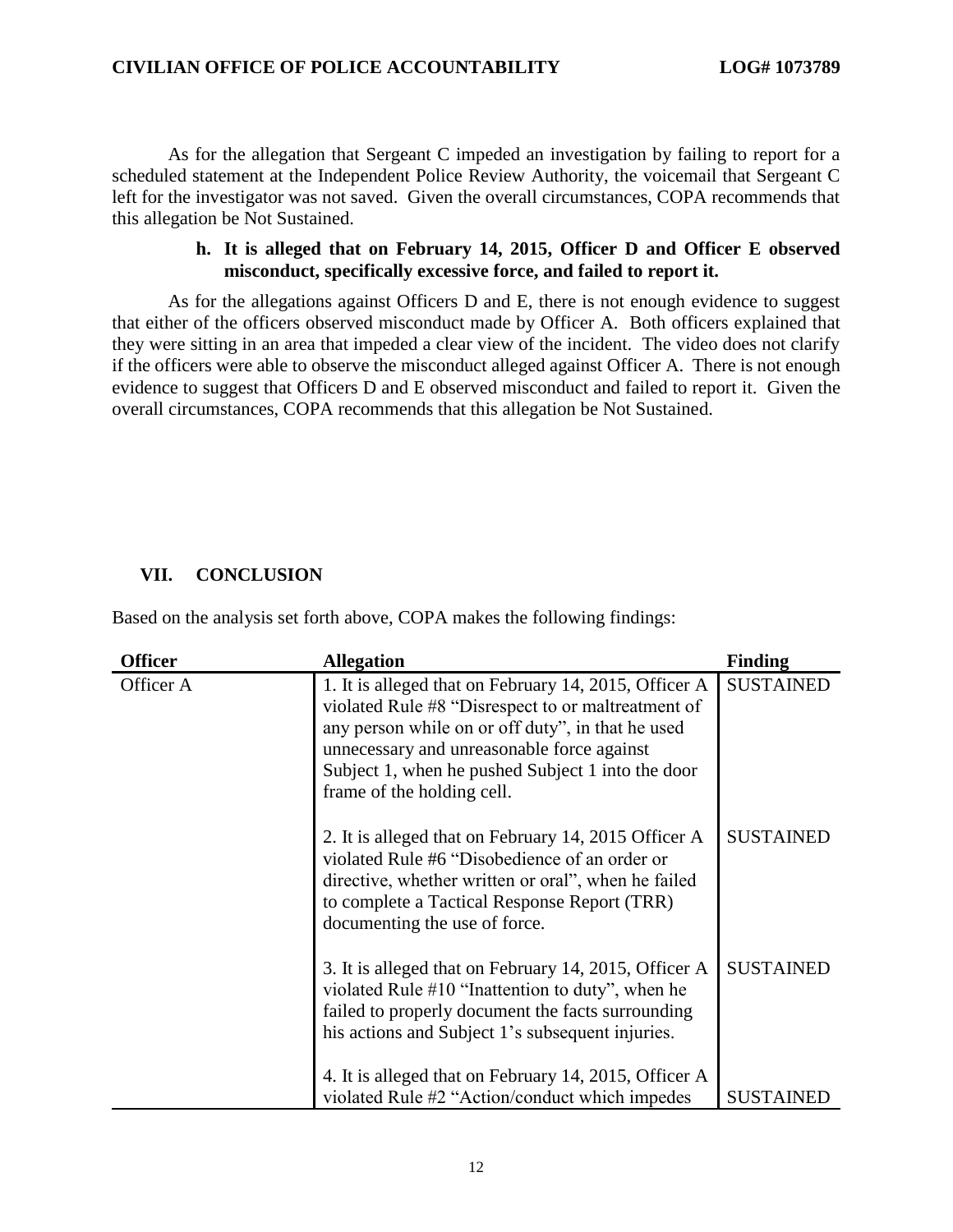|            | department policy or brings discredit upon the<br>department", when he failed to ensure that Subject<br>1 obtained proper medical attention.                                                                                                                     |                                |
|------------|------------------------------------------------------------------------------------------------------------------------------------------------------------------------------------------------------------------------------------------------------------------|--------------------------------|
| Sergeant C | 1. It is alleged that on February 14, 2015, Sergeant<br>C violated Rule $#10$ "Inattention to duty" when he<br>failed to ensure that Officer A completed proper<br>Department Reports documenting the force used<br>against Subject 1.                           | <b>SUSTAINED</b>               |
|            | 2. It is alleged that on February 14, 2015 Sergeant<br>C violated Rule #3 "Any failure to promote the<br>Department's efforts to implement its policy or<br>accomplish its goals", when he failed to ensure that<br>Subject 1 obtained proper medical attention. | <b>SUSTAINED</b>               |
|            | 3. It is alleged that Sergeant C impeded an<br>investigation by failing to report for a scheduled<br>statement at the Independent Police Review<br>Authority.                                                                                                    | <b>NOT</b><br><b>SUSTAINED</b> |
| Officer D  | It is alleged that on February 14, 2015, Officer D<br>observed misconduct, specifically excessive force,<br>and failed to report it.                                                                                                                             | <b>NOT</b><br><b>SUSTAINED</b> |
| Officer E  | It is alleged that on February 14, 2015, Officer E<br>observed misconduct, specifically excessive force,<br>and failed to report it.                                                                                                                             | <b>NOT</b><br><b>SUSTAINED</b> |

Approved:

*Deputy Chief Administrator – Chief Investigator* Date

\_\_\_\_\_\_\_\_\_\_\_\_\_\_\_\_\_\_\_\_\_\_\_\_\_\_\_\_\_\_\_\_\_\_ \_\_\_\_\_\_\_\_\_\_\_\_\_\_\_\_\_\_\_\_\_\_\_\_\_\_\_\_\_\_\_\_\_\_